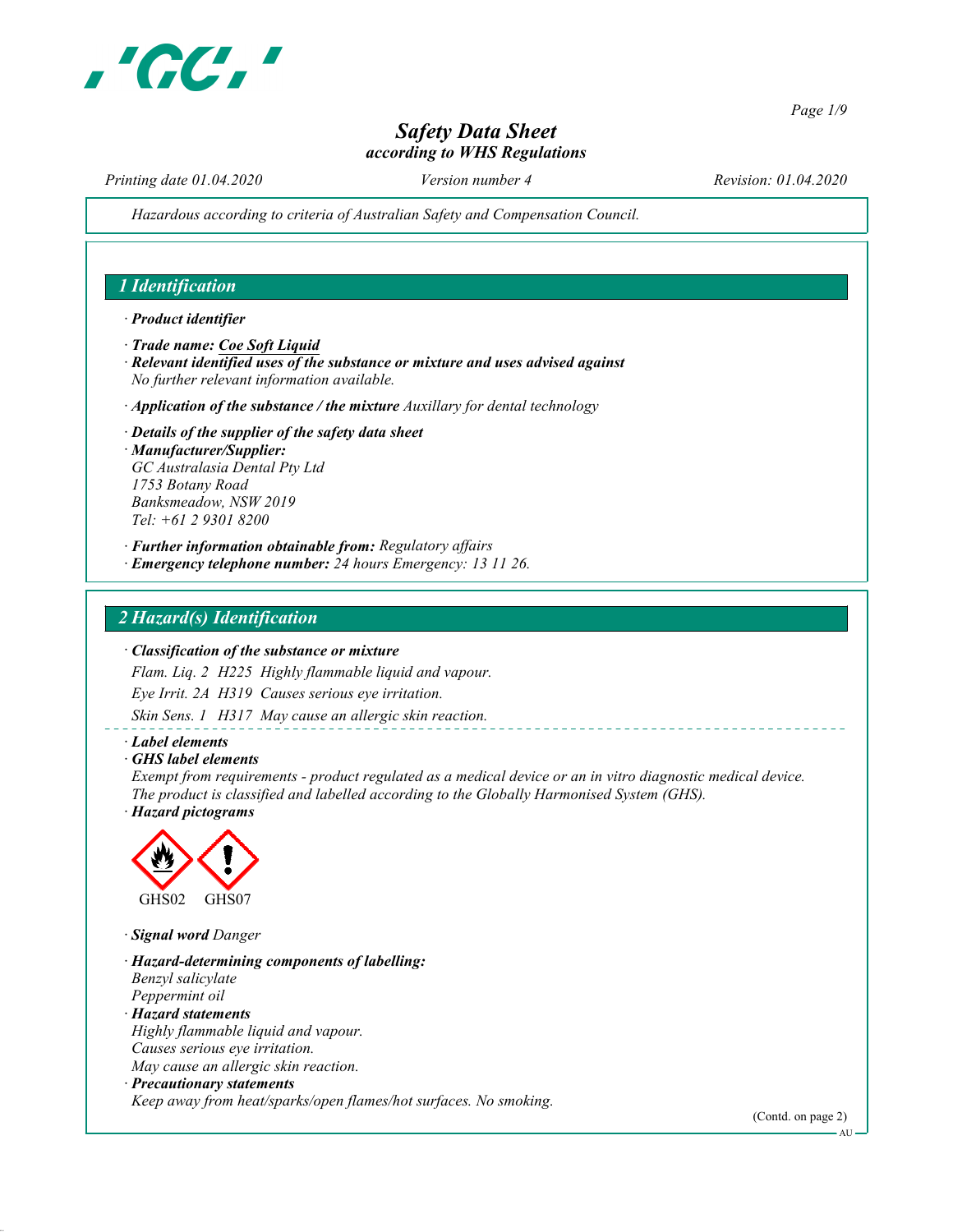Printing date 01.04.2020 Version number 4 Revision: 01.04.2020

Trade name: Coe Soft Liquid

(Contd. of page 1)

Contaminated work clothing should not be allowed out of the workplace. Wear protective gloves/protective clothing/eye protection/face protection.

IF ON SKIN (or hair): Remove/Take off immediately all contaminated clothing. Rinse skin with water/shower. IF IN EYES: Rinse cautiously with water for several minutes. Remove contact lenses, if present and easy to do. Continue rinsing.

Dispose of contents/container in accordance with local/regional/national/international regulations.

· Other hazards

· Results of PBT and vPvB assessment

· PBT: Not applicable.

· vPvB: Not applicable.

### 3 Composition and Information on Ingredients

· Chemical characterisation: Mixtures

· Description:

Only substances required to be mentioned according to Annex II of regulation 1907/2006 are listed. Information on the other substances that may be present can be obtained upon request.

| · Dangerous components:                                                                                 |                                |                                                             |               |  |  |
|---------------------------------------------------------------------------------------------------------|--------------------------------|-------------------------------------------------------------|---------------|--|--|
|                                                                                                         | $118-58-1$ Benzyl salicylate   | <i>Skin Sens. 1, H317</i>                                   | $ 25 - 50\% $ |  |  |
|                                                                                                         | $64$ -17-5 ethyl alcohol       | Flam. Lig. 2, H225; Eye Irrit. 2A, H319                     | $10 - 25\%$   |  |  |
|                                                                                                         | $8006 - 90 - 4$ Peppermint oil | Skin Irrit. 2, H315; Skin Sens. 1, H317; Flam. Liq. 4, H227 | $1 - 2.5\%$   |  |  |
| $\cdot$ <b>Additional information:</b> For the wording of the listed hazard phrases refer to section 16 |                                |                                                             |               |  |  |

· Additional information: For the wording of the listed hazard phrases refer to section 16.

# 4 First Aid Measures

· Description of first aid measures · General information: Immediately remove any clothing soiled by the product. If symptoms persist consult doctor. · After inhalation: Supply fresh air. If required, provide artificial respiration. Keep patient warm. Consult doctor if symptoms persist. Take affected persons into fresh air and keep quiet. · After skin contact: Immediately wash with water and soap and rinse thoroughly. Seek medical treatment. If skin irritation continues, consult a doctor. · After eye contact: Protect unharmed eye. Rinse opened eye for several minutes under running water. Then consult a doctor. · After swallowing: Rinse out mouth and then drink plenty of water. If symptoms persist consult doctor. · Information for doctor: · Most important symptoms and effects, both acute and delayed Allergic reactions · Indication of any immediate medical attention and special treatment needed No further relevant information available. AU

(Contd. on page 3)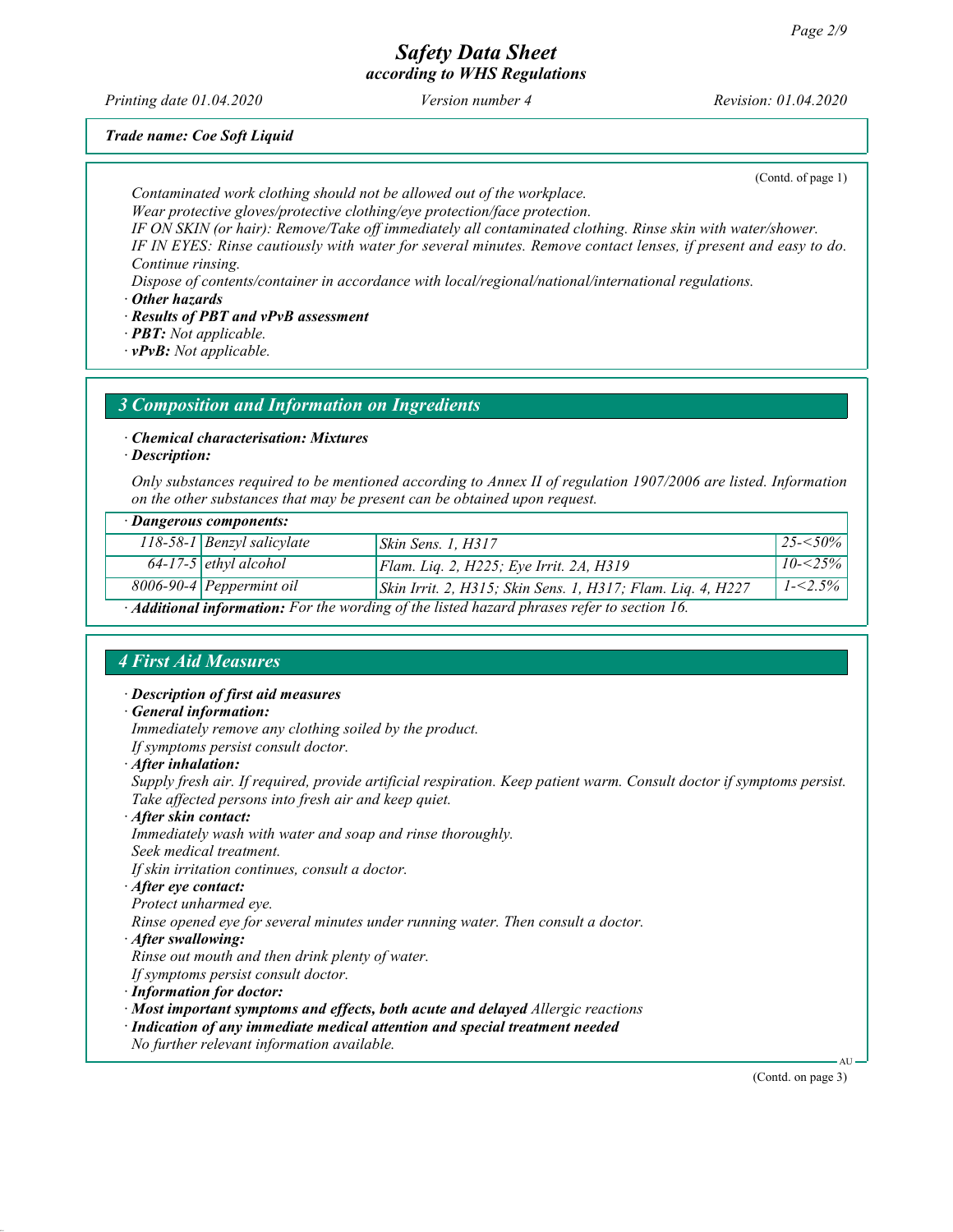Printing date 01.04.2020 Version number 4 Revision: 01.04.2020

Trade name: Coe Soft Liquid

(Contd. of page 2)

#### 5 Fire Fighting Measures

- · Extinguishing media
- · Suitable extinguishing agents: CO2, sand, extinguishing powder. Do not use water.
- · For safety reasons unsuitable extinguishing agents: Water
- · Special hazards arising from the substance or mixture
- Formation of toxic gases is possible during heating or in case of fire.
- No further relevant information available.
- · Advice for firefighters
- · Protective equipment: Wear self-contained respiratory protective device.
- · Additional information
- Dispose of fire debris and contaminated fire fighting water in accordance with official regulations.

#### 6 Accidental Release Measures

· Personal precautions, protective equipment and emergency procedures Remove persons from danger area. Keep away from ignition sources. Avoid contact with the eyes and skin. Wear protective clothing. · Environmental precautions: Do not allow product to reach sewage system or any water course. Inform respective authorities in case of seepage into water course or sewage system. Do not allow to penetrate the ground/soil.

In case of seepage into the ground inform responsible authorities.

# · Methods and material for containment and cleaning up:

Ensure adequate ventilation. Absorb liquid components with liquid-binding material. Dispose of the material collected according to regulations.

#### Reference to other sections See Section 7 for information on safe handling. See Section 8 for information on personal protection equipment. See Section 13 for disposal information.

# 7 Handling and Storage

#### · Handling:

- · Precautions for safe handling Ensure good ventilation/exhaustion at the workplace. Prevent formation of aerosols. Avoid contact with the eyes and skin. · Information about fire - and explosion protection: Keep ignition sources away - Do not smoke.
- Protect against electrostatic charges. Do not spray onto a naked flame or any incandescent material.
- · Conditions for safe storage, including any incompatibilities
- · Storage:
- · Requirements to be met by storerooms and receptacles: Store in a cool location. Store only in unopened original receptacles.

(Contd. on page 4)

AU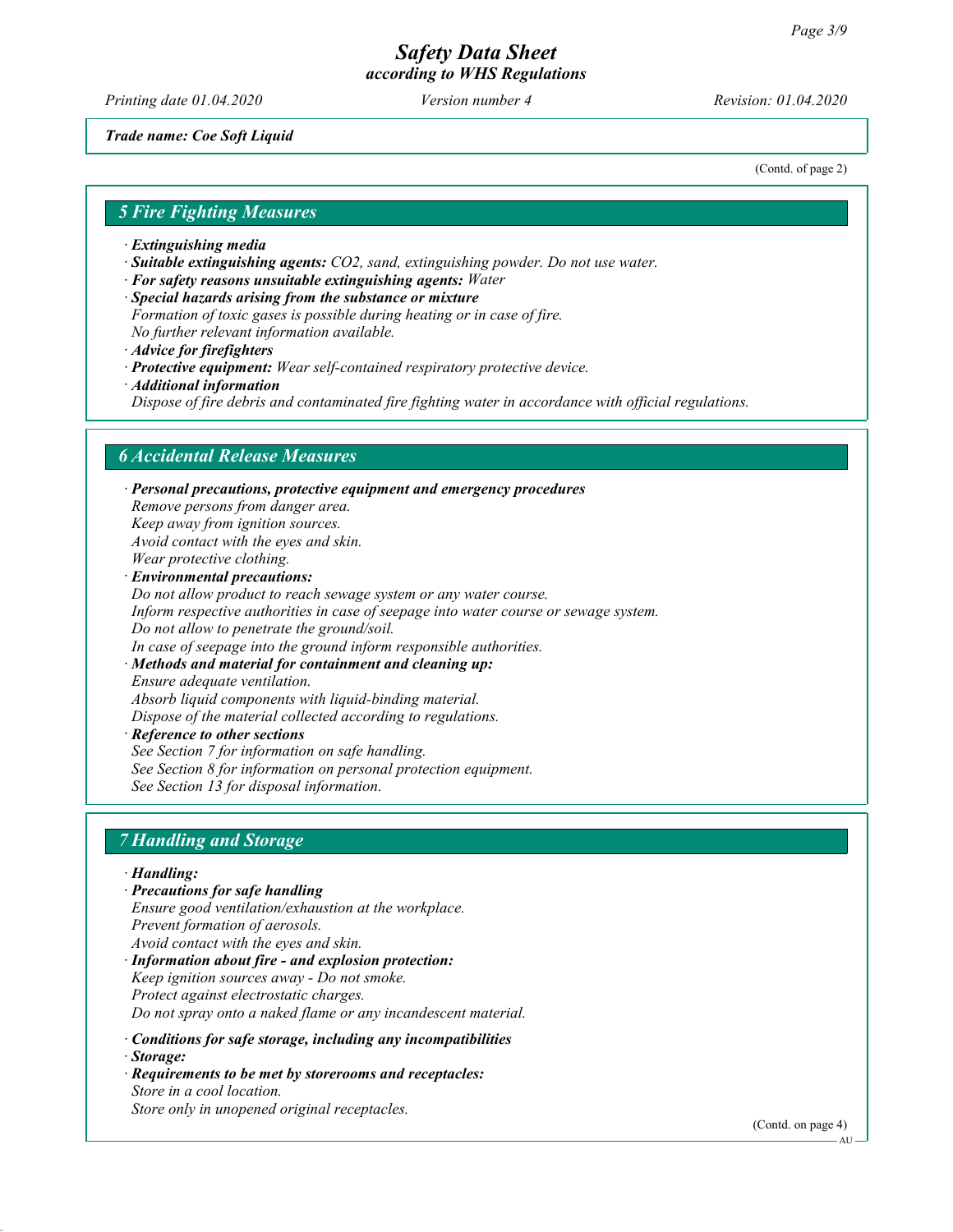# Safety Data Sheet

according to WHS Regulations

Printing date 01.04.2020 Version number 4 Revision: 01.04.2020

Trade name: Coe Soft Liquid

· Information about storage in one common storage facility: Store away from foodstuffs.

(Contd. of page 3)

- · Further information about storage conditions: Keep container tightly sealed. Store in cool, dry conditions in well sealed receptacles. Protect from heat and direct sunlight. Store in a cool place.
- $\cdot$  Specific end use(s) No further relevant information available.

# 8 Exposure controls and personal protection

· Additional information about design of technical facilities: No further data; see item 7.

· Control parameters

#### · Ingredients with limit values that require monitoring at the workplace:

64-17-5 ethyl alcohol

 $WES|Long-term value: 1880 mg/m<sup>3</sup>, 1000 ppm$ 

 $\cdot$  **Additional information:** The lists valid during the making were used as basis.

#### · Exposure controls

- · Personal protective equipment:
- · General protective and hygienic measures:
- The usual precautionary measures are to be adhered to when handling chemicals.
- Avoid contact with the eyes and skin.

Wash hands before breaks and at the end of work.

Immediately remove all soiled and contaminated clothing

- · Respiratory protection: Suitable respiratory protective device recommended.
- · Protection of hands:



Protective gloves

### · Material of gloves

The selection of the suitable gloves does not only depend on the material, but also on further marks of quality and varies from manufacturer to manufacturer. As the product is a preparation of several substances, the resistance of the glove material can not be calculated in advance and has therefore to be checked prior to the application.

· Penetration time of glove material

The exact break through time has to be found out by the manufacturer of the protective gloves and has to be observed.

· Eye protection:



(Contd. on page 5)

AU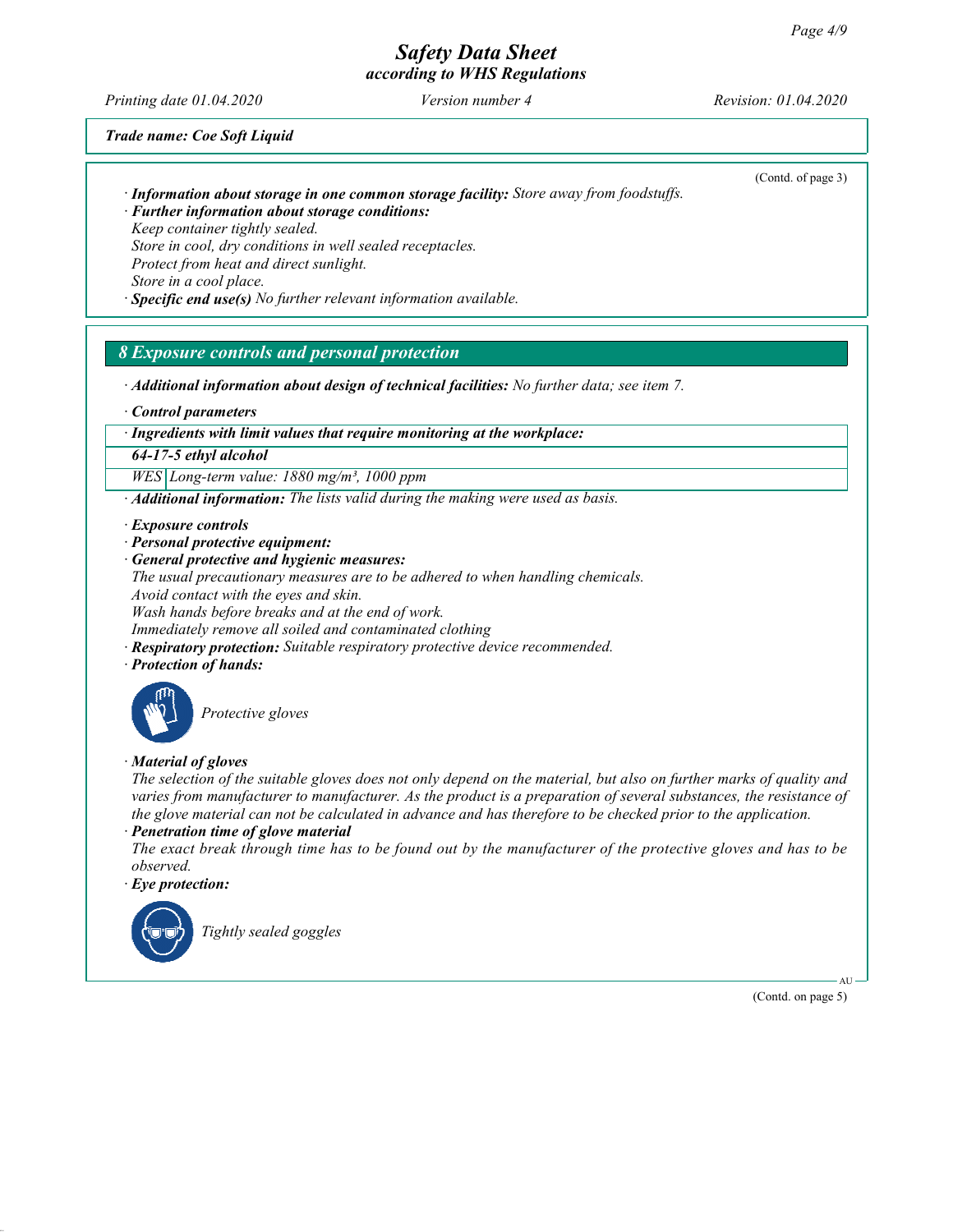Printing date 01.04.2020 Version number 4 Revision: 01.04.2020

Trade name: Coe Soft Liquid

(Contd. of page 4)

| · Information on basic physical and chemical properties    |                                               |
|------------------------------------------------------------|-----------------------------------------------|
| <b>General Information</b><br>$\cdot$ Appearance:          |                                               |
| Form:                                                      | Liquid                                        |
| Colour:                                                    | Clear                                         |
| $\cdot$ Odour:                                             | Characteristic                                |
| • Odour threshold:                                         | Not determined.                               |
| $\cdot$ pH-value:                                          | Not determined.                               |
| · Change in condition                                      |                                               |
| Melting point/freezing point:                              | Undetermined.                                 |
| Initial boiling point and boiling range: 173 °C (343.4 °F) |                                               |
| · Flash point:                                             | 13 °C (55.4 °F)                               |
| · Flammability (solid, gas):                               | Not applicable.                               |
| · Ignition temperature:                                    | Undetermined.                                 |
| · Decomposition temperature:                               | Not determined.                               |
| $\cdot$ Auto-ignition temperature:                         | Product is not selfigniting.                  |
| · Explosive properties:                                    | Product does not present an explosion hazard. |
| · Explosion limits:                                        |                                               |
| Lower:                                                     | 3.5 Vol $\%$                                  |
| <b>Upper:</b>                                              | 15 Vol %                                      |
| · Vapour pressure:                                         | Not determined.                               |
| $\cdot$ Density at 20 °C (68 °F):                          | $1.04$ g/cm <sup>3</sup> (8.6788 lbs/gal)     |
| $\cdot$ Relative density                                   | Not determined.                               |
| $\cdot$ <i>Vapour density</i>                              | Not determined.                               |
| $\cdot$ Evaporation rate                                   | Not determined.                               |
| · Solubility in / Miscibility with                         |                                               |
| water:                                                     | Insoluble.                                    |
| · Partition coefficient: n-octanol/water:                  | Not determined.                               |
| · Viscosity:                                               |                                               |
| Dynamic at 20 °C (68 °F):                                  | $34$ mPas                                     |
| Kinematic:                                                 | Not determined.                               |
| · Solvent content:                                         |                                               |
| Organic solvents:                                          | 14.8%                                         |
| $VOC$ (EC)                                                 | 153.9 g/l                                     |
| $\cdot$ Other information                                  | No further relevant information available.    |

# 10 Stability and Reactivity

· Reactivity No further relevant information available.

· Chemical stability

· Thermal decomposition / conditions to be avoided: No decomposition if used according to specifications.

· Possibility of hazardous reactions No dangerous reactions known.

(Contd. on page 6)

 $AU -$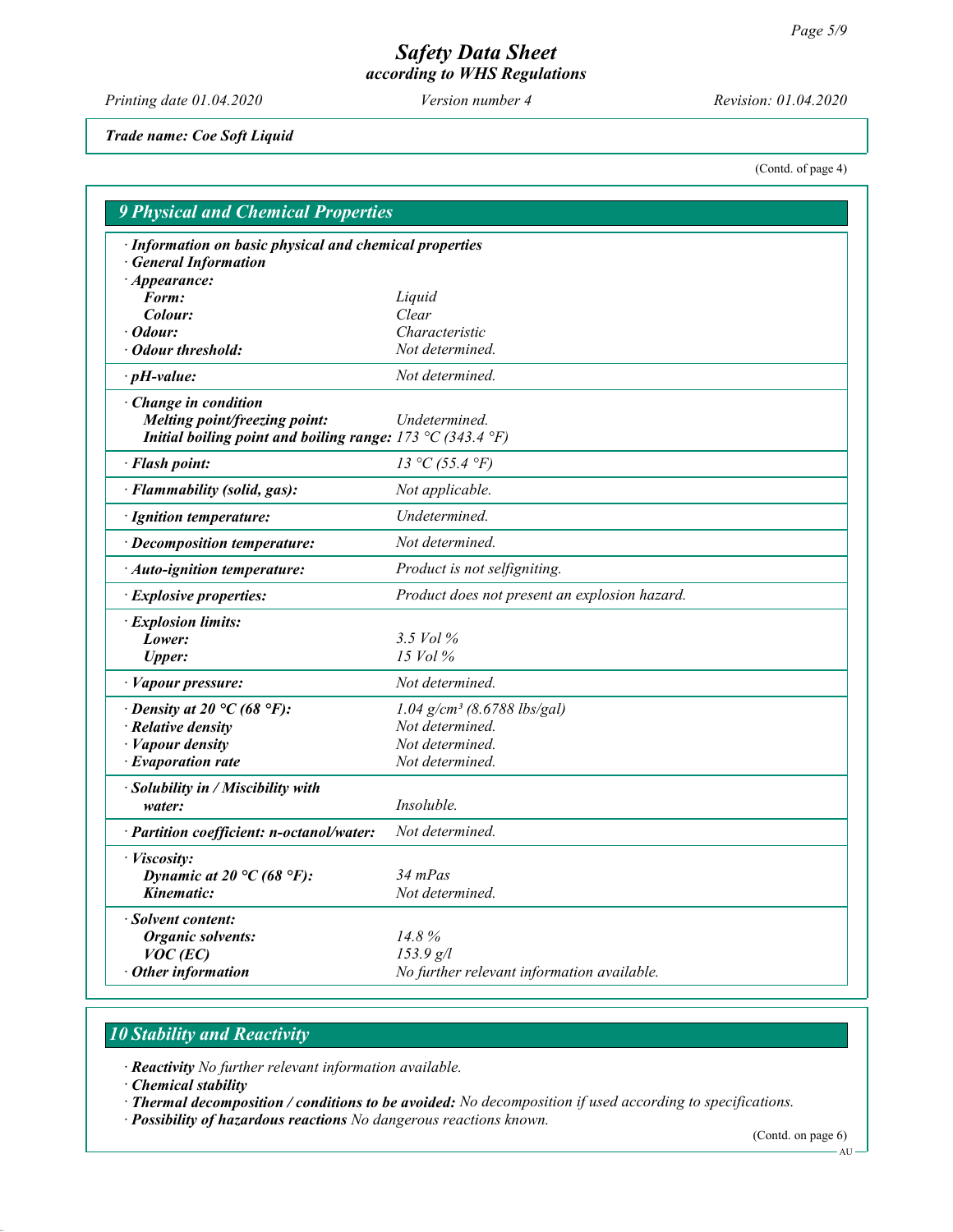Printing date 01.04.2020 Version number 4 Revision: 01.04.2020

(Contd. of page 5)

Trade name: Coe Soft Liquid

· Conditions to avoid No further relevant information available.

· Incompatible materials: No further relevant information available.

· Hazardous decomposition products: No dangerous decomposition products known.

# 11 Toxicological Information

· Information on toxicological effects

· Acute toxicity

· LD/LC50 values relevant for classification:

64-17-5 ethyl alcohol

Oral  $LD50$  7,060 mg/kg (rat (f+m))

Inhalative  $|LCS0/4 h| 20,000$  mg/l (rat (f+m))

· Primary irritant effect:

· Skin corrosion/irritation No irritant effect.

· Serious eye damage/irritation Irritating effect.

- · Respiratory or skin sensitisation Sensitisation possible through skin contact.
- · Repeated dose toxicity No further relevant information available.
- · CMR effects (carcinogenity, mutagenicity and toxicity for reproduction) No further relevant information available.

# 12 Ecological Information

· Toxicity

- · Aquatic toxicity: No further relevant information available.
- · Persistence and degradability No further relevant information available.

· Behaviour in environmental systems:

- · Bioaccumulative potential No further relevant information available.
- · Mobility in soil No further relevant information available.
- · Ecotoxical effects:
- · Remark: Toxic for fish
- · Additional ecological information:
- · General notes:

Also poisonous for fish and plankton in water bodies.

Toxic for aquatic organisms

Water hazard class 2 (German Regulation) (Self-assessment): hazardous for water

Do not allow product to reach ground water, water course or sewage system.

Danger to drinking water if even small quantities leak into the ground.

- · Results of PBT and vPvB assessment
- · PBT: Not applicable.
- $\cdot$  **vPvB:** Not applicable.

· Other adverse effects No further relevant information available.

# 13 Disposal considerations

- · Waste treatment methods
- · Recommendation

Must not be disposed together with household garbage. Do not allow product to reach sewage system.

(Contd. on page 7)

AU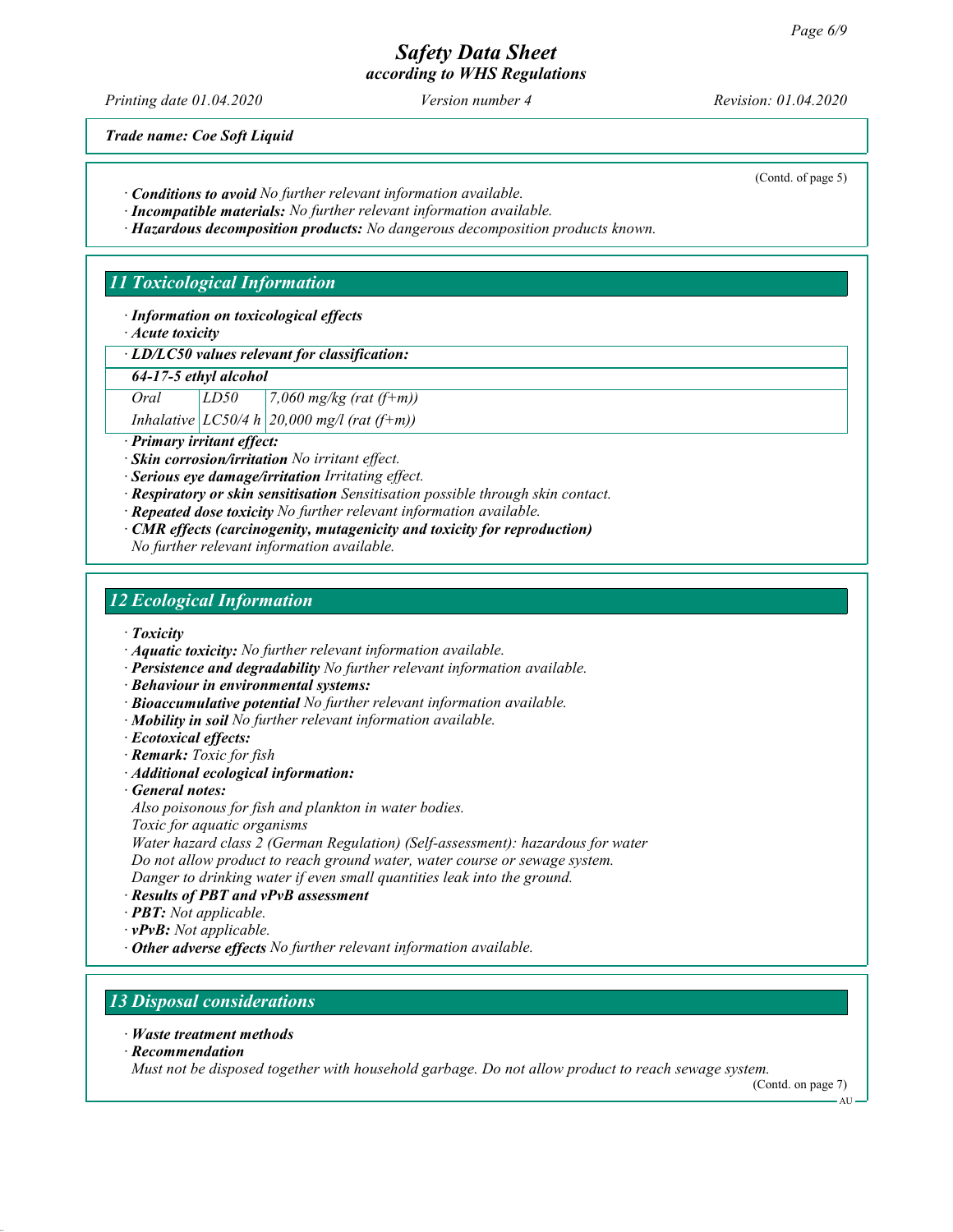Printing date 01.04.2020 Version number 4 Revision: 01.04.2020

Trade name: Coe Soft Liquid

(Contd. of page 6)

· Uncleaned packaging:

· Recommendation: Disposal must be made according to official regulations.

| · UN-Number                                                             |                                                                                                                                                  |
|-------------------------------------------------------------------------|--------------------------------------------------------------------------------------------------------------------------------------------------|
| ADG, IMDG, IATA                                                         | UN1993                                                                                                                                           |
| $\cdot$ UN proper shipping name<br>$\cdot$ ADG<br>· IMDG, IATA          | 1993 FLAMMABLE LIQUID, N.O.S. (ETHANOL<br>SOLUTION, ISOPROPYL ALCOHOL), special provision<br>640D<br>FLAMMABLE LIQUID, N.O.S. (ETHANOL SOLUTION, |
|                                                                         | ISOPROPYL ALCOHOL)                                                                                                                               |
| · Transport hazard class(es)                                            |                                                                                                                                                  |
| $\cdot$ ADG                                                             |                                                                                                                                                  |
|                                                                         |                                                                                                                                                  |
| · Class<br>· Label                                                      | 3 (F1) Flammable liquids.<br>$\mathfrak{Z}$                                                                                                      |
| $\cdot$ IMDG, IATA                                                      |                                                                                                                                                  |
|                                                                         |                                                                                                                                                  |
| $\cdot$ Class                                                           | 3 Flammable liquids.                                                                                                                             |
| · Label                                                                 | $\mathfrak{Z}$                                                                                                                                   |
| · Packing group<br>ADG, IMDG, IATA                                      | П                                                                                                                                                |
| · Environmental hazards:                                                |                                                                                                                                                  |
| $\cdot$ Marine pollutant:                                               | N <sub>o</sub>                                                                                                                                   |
| · Special precautions for user                                          | Warning: Flammable liquids.                                                                                                                      |
| · Hazard identification number (Kemler code):<br>· EMS Number:          | 33<br>$F-E, S-E$                                                                                                                                 |
| · Stowage Category                                                      | B                                                                                                                                                |
| · Transport in bulk according to Annex II of Marpol<br>and the IBC Code | Not applicable.                                                                                                                                  |
| · Transport/Additional information:                                     |                                                                                                                                                  |
| $\cdot$ ADG                                                             |                                                                                                                                                  |
| $\cdot$ Limited quantities (LQ)                                         | $_{1L}$                                                                                                                                          |
| $\cdot$ Excepted quantities (EQ)                                        | Code: E2<br>Maximum net quantity per inner packaging: 30 ml<br>Maximum net quantity per outer packaging: 500 ml                                  |
| · Transport category                                                    | 2                                                                                                                                                |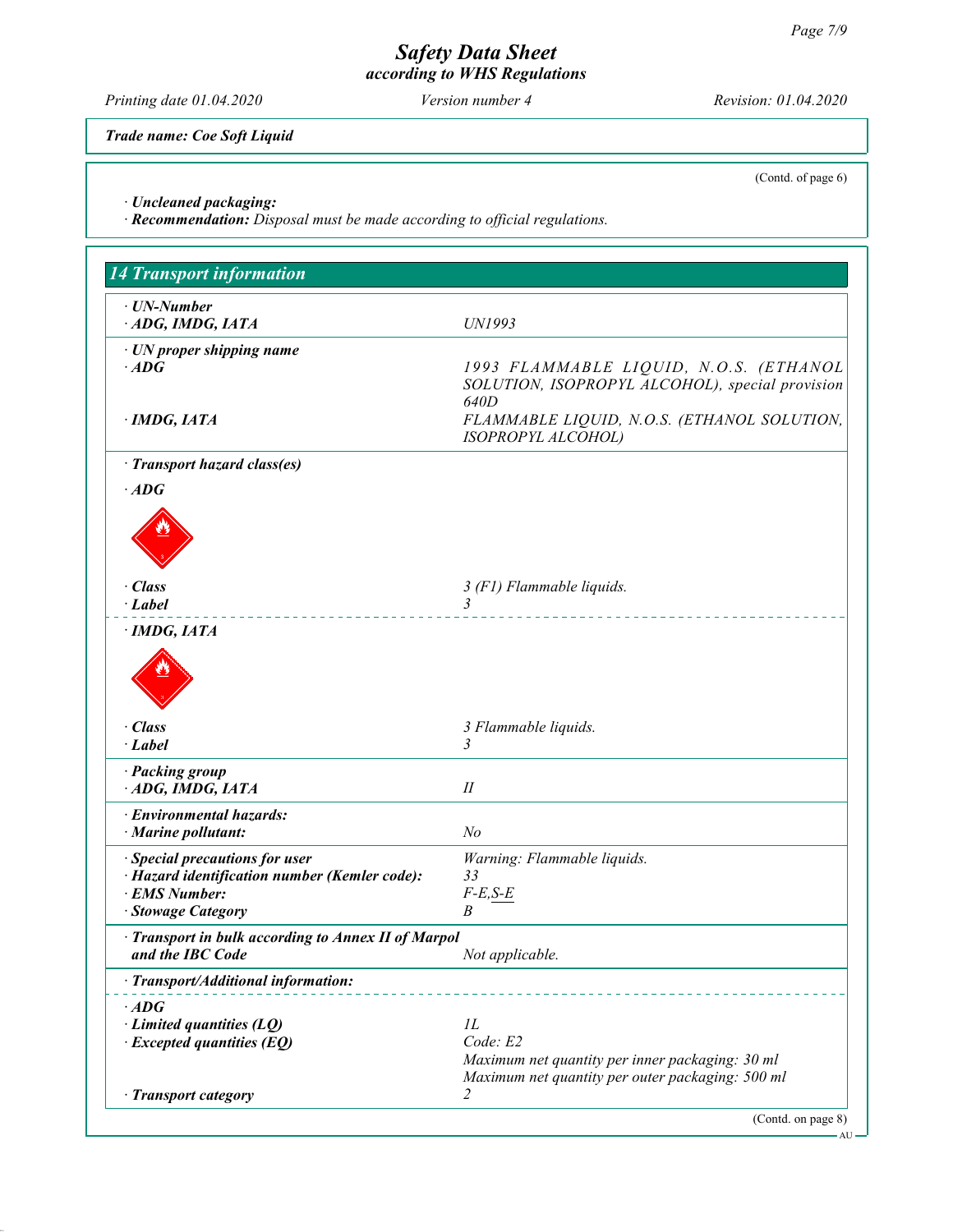Printing date 01.04.2020 Version number 4 Revision: 01.04.2020

Trade name: Coe Soft Liquid

|                                  | (Contd. of page 7)                               |
|----------------------------------|--------------------------------------------------|
| $\cdot$ Tunnel restriction code  | D/E                                              |
| $\cdot$ IMDG                     |                                                  |
| Limited quantities $(LQ)$        | H                                                |
| $\cdot$ Excepted quantities (EQ) | Code: E2                                         |
|                                  | Maximum net quantity per inner packaging: 30 ml  |
|                                  | Maximum net quantity per outer packaging: 500 ml |
| · UN "Model Regulation":         | UN 1993 FLAMMABLE LIQUID, N.O.S., SPECIAL        |
|                                  | PROVISION 640D (ETHANOL SOLUTION, ISOPROPYL      |
|                                  | $ALCOHOL$ ), 3, $II$                             |
|                                  |                                                  |

15 Regulatory information

· Safety, health and environmental regulations/legislation specific for the substance or mixture

· Australian Inventory of Chemical Substances

All ingredients are listed.

· Standard for the Uniform Scheduling of Medicines and Poisons

 $119-36-8$  methyl salicylate  $\begin{array}{|l|}\n 34, 55, 56\n\end{array}$ 

· Australia: Priority Existing Chemicals

None of the ingredients is listed.

· GHS label elements The product is classified and labelled according to the Globally Harmonised System (GHS). · Hazard pictograms



· Signal word Danger

· Hazard-determining components of labelling: Benzyl salicylate Peppermint oil

· Hazard statements

Highly flammable liquid and vapour.

Causes serious eye irritation.

May cause an allergic skin reaction.

· Precautionary statements

Keep away from heat/sparks/open flames/hot surfaces. No smoking.

Contaminated work clothing should not be allowed out of the workplace.

Wear protective gloves/protective clothing/eye protection/face protection.

IF ON SKIN (or hair): Remove/Take off immediately all contaminated clothing. Rinse skin with water/shower. IF IN EYES: Rinse cautiously with water for several minutes. Remove contact lenses, if present and easy to do. Continue rinsing.

Dispose of contents/container in accordance with local/regional/national/international regulations.

· Directive 2012/18/EU

· Named dangerous substances - ANNEX I None of the ingredients is listed.

· Seveso category P5c FLAMMABLE LIQUIDS

 $\cdot$  Qualifying quantity (tonnes) for the application of lower-tier requirements 5,000 t

(Contd. on page 9)

AU